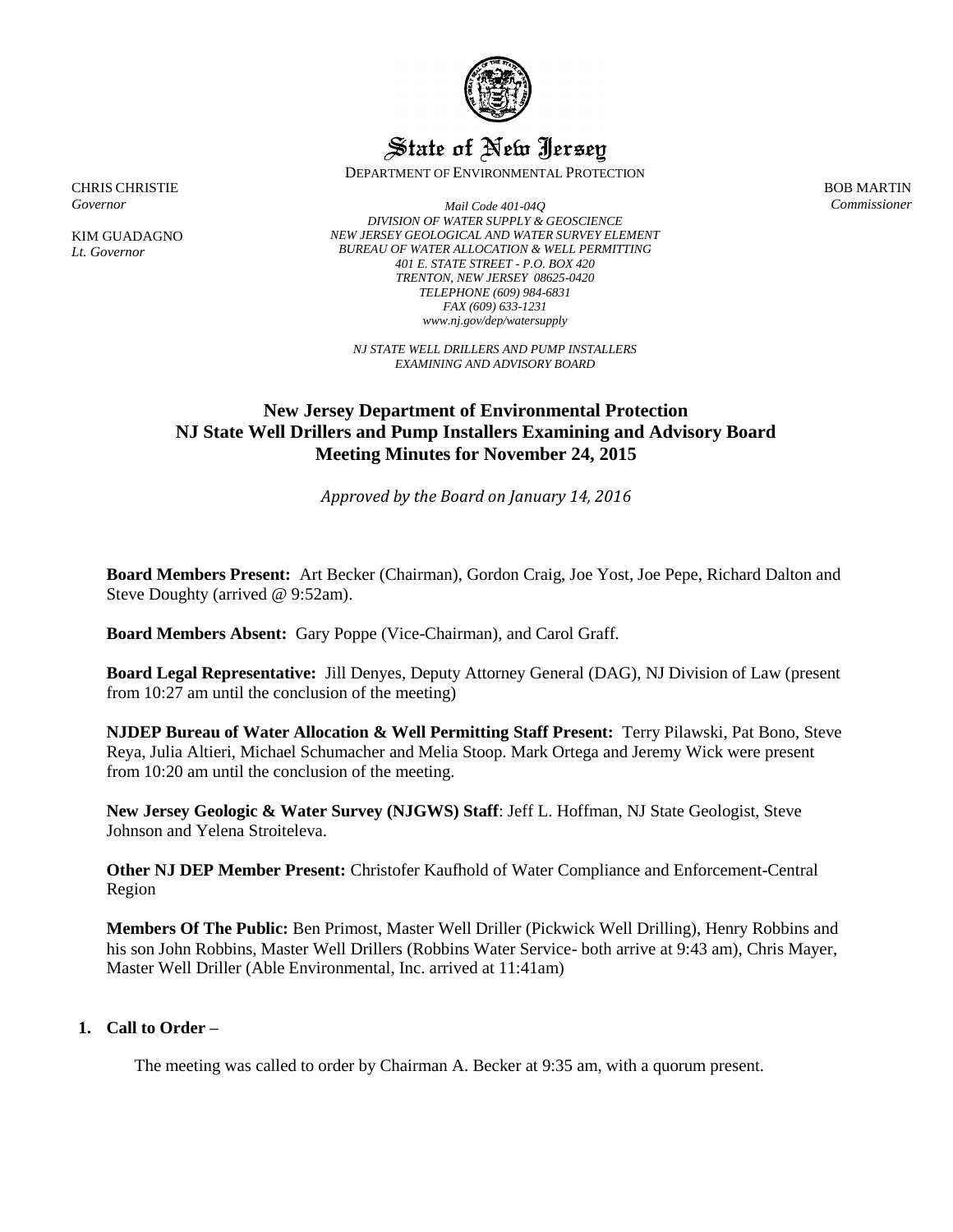## **2. Review and Certification of the Minutes for the September 17, 2015 Meeting –**

A motion to approve the minutes without change was made by J. Yost, seconded by R. Dalton and approved unanimously.

**3. Review and Certification of the minutes for the Conference Call held on October 29, 2015**-

A motion to approve the minutes without change was made by G. Craig, seconded by R. Dalton and approved unanimously.

## **4. Review and Certification of Exam Applicants for the December 9, 2015 Master Well Driller, Journeyman, Journeyman B, Monitoring Well Driller, Soil Borer and Pump Installers Exams –**

**Master Well Driller**– A motion to approve the sole listed exam applicant was made by J. Yost, seconded by G. Craig and approved unanimously.

**Journeyman -** A motion to approve all listed exam applicants was made by G. Craig, seconded by J. Yost and approved unanimously.

**Journeyman B** – A motion to approve all listed exam applicants was made by J. Yost, seconded by R. Dalton and approved unanimously.

**Monitoring** – A motion to approve all listed exam applicants was made by G. Craig, seconded by J. Yost and approved unanimously.

**Soil Borer** – A motion to approve all listed exam applicants, including Mr. Wesley Rivett, was made by R. Dalton, seconded by G. Craig and approved unanimously.

**Pump Installer** – A motion to approve all listed exam applicants was made by J. Yost, seconded by G. Craig and approved by all present with the exception of J. Pepe who abstained.

**Dewatering** –A motion to approve the sole listed exam applicant was made by J. Yost, seconded by R. Dalton and approved unanimously.

**5. The Testing Schedule for 2016 was announced as follows: April 6 June 8 October 5 December 7** 

## **6. Established the 2016 meeting calendar**

After some discussion, the Board Members selected the following dates to meet in 2016: **January 14 March 17 May 26 July 21 September 15 November 22** 

Additionally, the Board scheduled two conference calls to approve Exam Applicants, which will be held on **April 28** and **October 27.** In accordance with NJ Open Meetings Act requirements, the schedule will be publically noticed on behalf of the Board and a meeting room reserved accordingly.

## **7. Ethics Training for Board Members**-

At the Board's September meeting, J. Denyes advised that all members are required to complete an online Ethics Training course to serve on a NJ State Board. This training must be retaken every three (3) years. Following the September meeting, a link to the training module and further information about the training was sent to Board members by P. Bono. All of the members present confirmed that they have taken the training course. The absent board members will be reminded to complete the online course.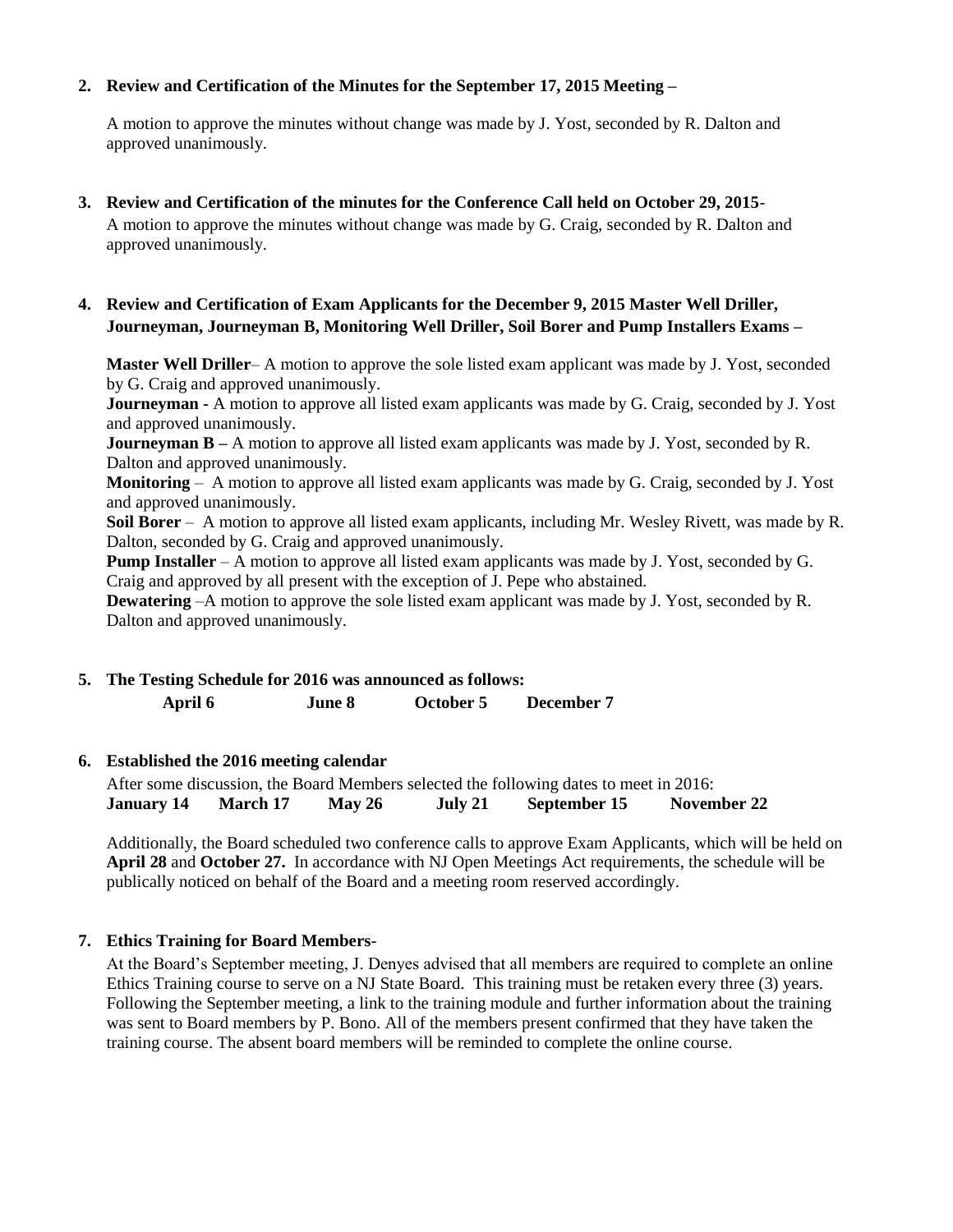### **8. Enforcement and Field Work Activities –**

A summary of Well Permitting Program's recent (past 9 weeks) enforcement and field activities was presented by Julia Altieri.

- **A) Oversight of a Well Decommissioning & Redrilling:** Well permitting staff witnessed the successful alternative decommissioning and reconstruction of an improperly constructed well in Berkeley Twp., Ocean County. The well was constructed in violation of two (2) permit conditions that required the driller to install the well with both an outer casing and utilize saltwater resistant (cement based) grout material for the outer casing. The decommissioning event and successful reconstruction took place on October 13, and 14, 2015. The new well is now in compliance with the construction condition for double casing and salt resistant grout.
- B) **Field work:** Well Permitting Section staff performed four (4) field inspections the past nine (9) weeks. Field work included site inspections of a new public supply well, well decommissioning/reconstruction oversight and verification of recently resolved licensing-related Notice of Non-Compliance (NONC).
- C) **Resolution of Outstanding Enforcement Case:** The Department's Northern Bureau of Water Compliance and Enforcement sent a letter, dated September 22, 2015, to the Estate of Glenn Slater formally rescinding the October 11, 2011 notice of civil administrative penalty assessment issued to Slater Well Drilling. Mr. Slater passed away on July 10, 2015.
- D) **Coordination with DEP's Enforcement Program**: Work continues with efforts to further the integration of the well permitting enforcement program into the Department's computer system, NJEMS. Well regulation checklists have been successfully loaded into NJEMS. Well Permitting and Central Region Enforcement staffs are currently developing standardized section form letters and procedures to be used moving forward and are in the testing and development stage of the process. Remaining work is expected to be completed by the end of the year. J. Altieri stated that the progress thus far has been thanks to the efforts of Water Compliance Enforcement staff member Christofer Kaufhold and Michael Schumacher of Well Permitting who have assisted with this initiative.

## **9. Drought Status Update**-

S. Doughty noted that since his drought status update at the Board's September meeting, the state has received some much needed precipitation that has alleviated the primary drought concerns. While this is certainly good news for the state's water resources, he cautioned that other drought indicators, such as stream flows, groundwater and reservoir water levels do not immediately recover once precipitation increases. Department staff continues to monitor these indicators and a drought watch still remains in effect for three (3) water supply regions. The recent rainfall has been sporadic and not yet plentiful enough to fully curtail concerns.

## **10. Update on Colts Neck Ground Water Levels**-

Jeff Hoffman, State Geologist, followed up on concerns raised previously by G. Poppe regarding dropping water levels in the Englishtown aquifer in the Colts Neck area of Monmouth County. He and T. Pilawski have been working with Water Allocation staff to identify wells that should be targeted for quarterly water level monitoring. Certain wells screened in the affected aquifer were identified by Division staff for monitoring. J. Hoffman will arrange for staff to contract the services of the United States Geologic Survey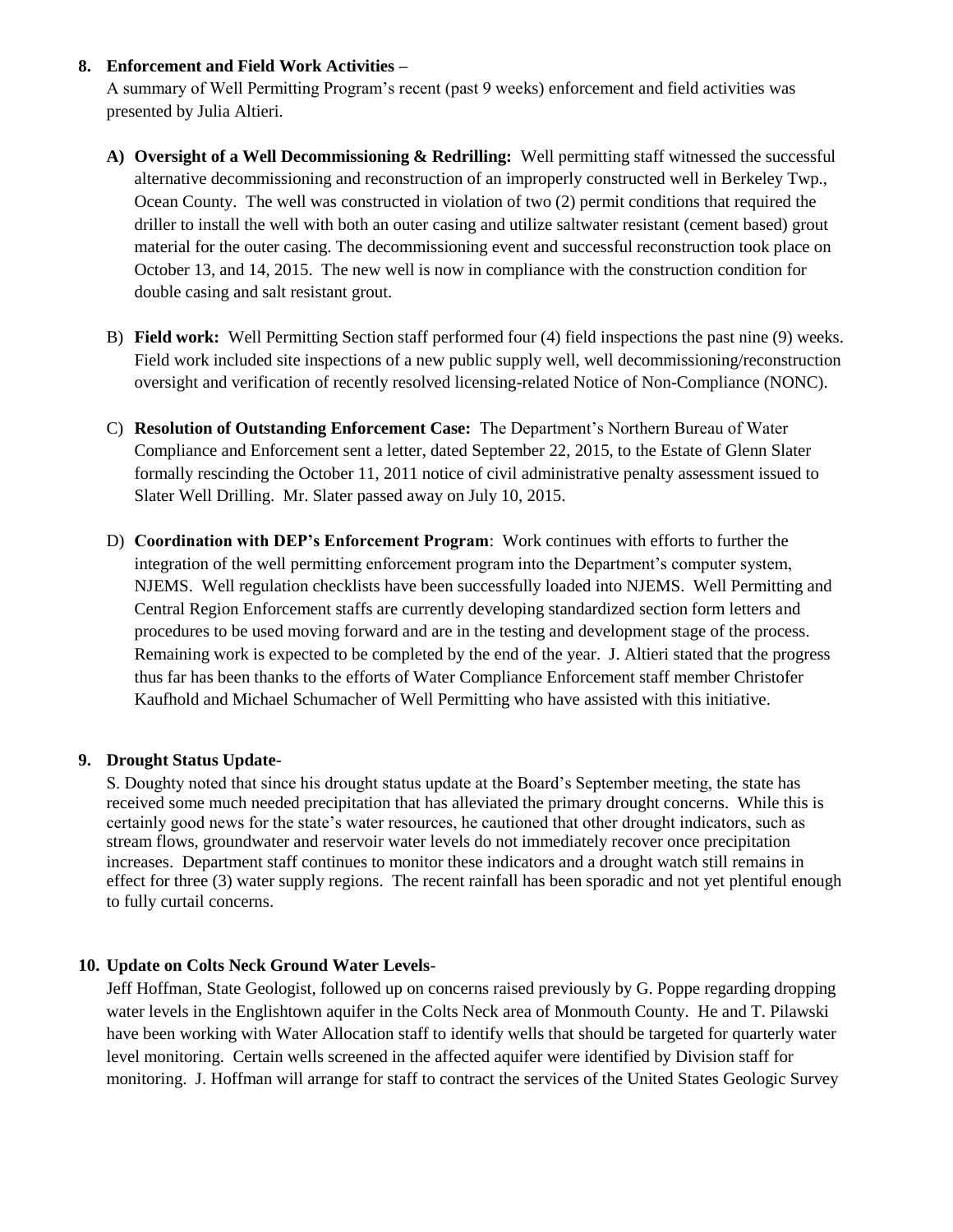(USGS) to monitor water levels in these wells. As previously reported, several well drillers who frequently drill new wells in this area along with the Colts Neck Health Department staff are aware that water levels in this area seem to have lowered drastically.

Mr. Ben Primost, Master Well Driller from Pickwick Well Drilling, stated his own concerns from working in the area. Specifically, he noticed that the static water levels have dropped as much as 70 feet in the last few years. He added that he believes the formation exhibits extreme seasonal fluctuations due to irrigation uses for both golf courses and residential properties with large lawns and landscaping water usage needs. Although he has noticed some seasonal recovery in winter months, he noted that overall; the water level appears noticeably lower in the last few years. J. Hoffman said that confirming that the problem exists via monitoring may be the easy part of the problem; the more difficult problem will be finding a solution to mitigate the drop in water level.

**11. Program Updates** (Pat Bono, Section Chief, Bureau of Water Allocation and Well Permitting) – P. Bono reported that Bureau staff just completed the process of entering all "antique files" (well construction documentation for wells installed pre-1947) into NJEMS. The antique well record project took several months to complete and ended mid-November, ahead of schedule. This project represents the completion of data managing every known paper permit and well record, spanning from the late 1800s to current time. All information is now searchable within the Department's NJEMS system.

#### **Well Rules Update (Terry Pilawki, Water Allocation and Well Permitting Bureau Chief)-**

T. Pilawski has assigned P. Bono and S. Reya to revisit the well rule draft that was written several years ago and revise it as necessary. She has been also been working with the Assistant Commissioner's office to prioritize rules within the Division and coordinate an expeditious review of the well regulations (N.J.A.C. 7:9D) with the Department's Legal Affairs staff. A. Becker suggested that staff pay particular attention to the sections pertaining to Board procedures, hearing procedures and license revocation, as he felt that lessons learned from recent enforcement cases may necessitate altering these sections.

## **12. Presentation: Recent Investigations on the Extent of Salt Water Intrusion in Cape May County, NJ by Steve Johnson and Yelena Stroiteleva from NJGWS –**

Steve Johnson and Yelena Stroiteleva from NJGWS presented an overview of study on saltwater intrusion affecting Cape May County. They covered the known areas of saltwater intrusion in multiple aquifers used for potable water supply in Cape May. Additionally, the presentation demonstrated how downhole geophysical logging can be used to approximate the salinity of water bearing zones before a well has even been set. This realization came as a result of NJGWS staff observing the installation of new monitoring wells in the area. He believed this discovery can assist future well designers in determining where best to set a well screen in potential saltwater environments. He also explained that the logging geophysical borings could be used to determine the extent of the saltwater intrusion front in each aquifer in lieu of installing a (more expensive) monitoring well. Studying the extent of salt water intrusion is critical to the preservation and development of potable water resources in Cape May County. Y. Stroiteleva will continue to research the saltwater intrusion and water quality issues in Cape May County after the upcoming retirement of S. Johnson at the end of this year. All present thanked S. Johnson for his work on this important issue throughout the years and wished him well in his upcoming retirement.